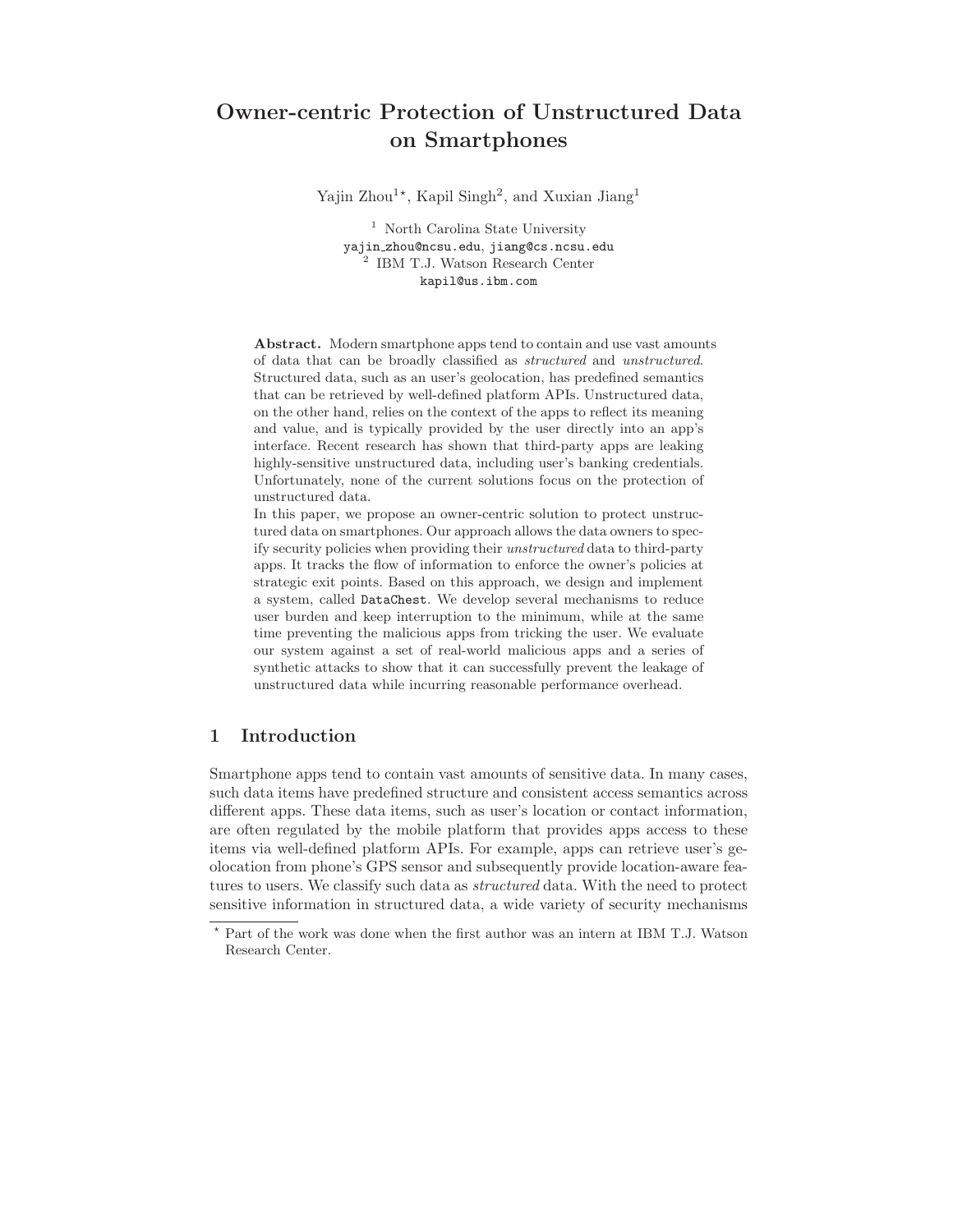have been developed by the platform developers as well as the research community  $|19||24||27||30|$ .

At the same time, the apps also alternatively consume data collected directly from the users using the application-controlled visual interfaces (i.e., the users act as data owners in this environment). The underlying platform renders minimum to no control in the collection of such data. This type of data, classified as unstructured data, relies on the context of the app to reflect its meaning and values. One such example is the data collected using an user input box that can have different semantics in different apps. For instance, user can provide his bank credentials in the user input box of one app while he can type the hobbies in another app.

In recent years, there have been several known real-world instances in which apps have leaked unstructured data both intentionally and unintentionally. In January 2010, several fake banking apps that aim to collect banking credentials were identified [\[4](#page-17-4)] in official Android Market. Later in the same year, a fake version of the Netflix app was found to leak user's Netflix credentials to adversary's servers [\[6](#page-17-5)]. Besides intentional leaks by these fake (and malicious) apps, genuine apps with vulnerabilities can be exploited to unintentionally leak unstructured data. Recent studies have revealed several instances of benign apps leaking sensitive information, such as user's email login identifier and password [\[28](#page-17-6)]. While privacy threat to users is always a major concern, certain information when leaked, can result in serious financial losses.

Unfortunately, all the previous efforts [\[19](#page-17-0)][\[27\]](#page-17-2)[\[30](#page-17-3)] were focusing on securing structured data. The protection of unstructured data has been largely ignored and left at the mercy of third-party apps. As a result, the owners of unstructured data, i.e., users of third-party apps, have to *blindly* trust these apps and provide security-sensitive data to them. However, the growing number of real-world threats and the sensitive nature of the data that have been leaked emphasize the urgent need for a system-driven solution to protect such unstructured data.

In this work, we are concerned with protecting unstructured data in the presence of untrusted third-party apps. To this end, we propose an owner-centric approach in which the data owners can determine the security policies for their contributed data. Our solution is based on the insight that data owners could best understand the semantics and sensitivity of their data and hence are best suited to determine who can have access to the data.

Accordingly, we design and implement a system, called DataChest, that enables data owners to associate security policies to their data being fed to the untrusted third-party apps. Our system subsequently tracks the flow of the data and applies data owners' policies at strategic exit points in the system. Any policy violation will result in immediate halting of the data transmission.

To encourage real-world acceptability of DataChest, we develop several mechanisms to reduce user efforts in specifying policies for user-provided data. In particular, DataChest provides persistent policies for *statically* generated input data elements. For dynamically generated elements, our system automatically applies the policies based on user's intent. Furthermore, our system provides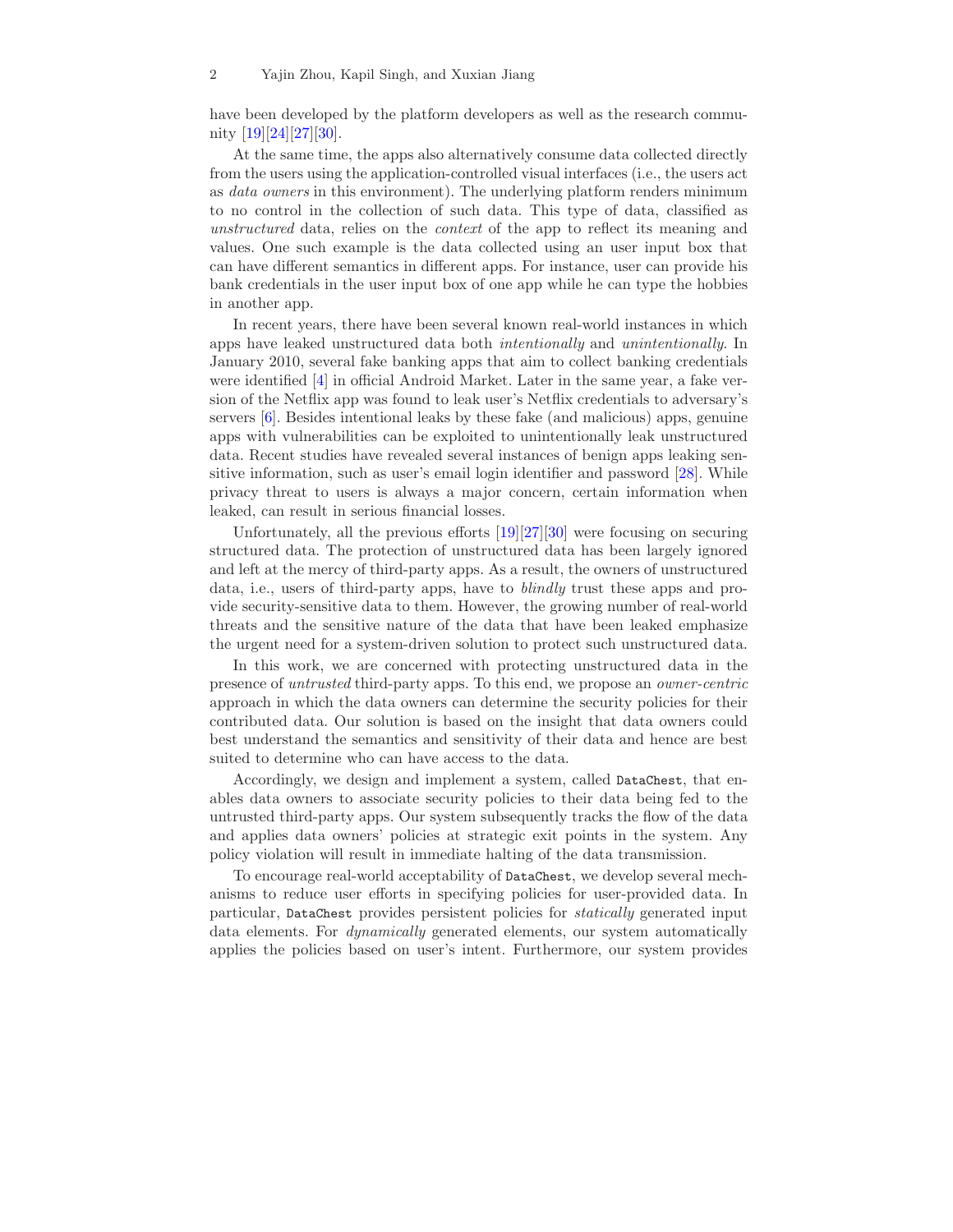semantic-aware tag (or policy) suggestions. All these mechanisms reduce user burden and interruption as much as possible, while at the same time guaranteeing that the user's data security is never compromised.

Many of our design choices to reduce user burden have been derived from techniques that have been well proven to be usable in other work streams. For example, the semantic-aware tag suggestion feature based on user's input value (Section [3.4\)](#page-5-0) has been extensively used in search engines, albeit for suggesting related search topics. Other choices are self-intuitive, e.g. if the GUI shown to the user does not change, it is safe to apply previously-specified tags (Section [3.3](#page-4-0) and Section [3.5\)](#page-6-0). Usability can be further improved by leveraging additional knowledge, e.g. policies can be pre-specified by trusted authorities such as corporate administrators, and reputation of external entities can be automatically applied using blacklisting databases.

We demonstrate the effectiveness of DataChest in tracking unstructured data by analyzing it against popular benign apps from multiple categories. We further evaluate our system against real-world malicious apps and synthetic attacks to show that our system can successfully prevent the unstructured data from being leaked to both (malicious) remote servers and unintended third-party apps. With a CPU-bound benchmark, the results also show that our system has a relative low runtime overhead of 14% with respect to the unmodified Android system. Moreover, the extra time needed to initialize the GUI interface is around 40 ms for a representative real-world scenario, which is a negligible latency that users can actually perceive.

In summary, the paper makes the following contributions:

- To the best our knowledge, we are the first to address the challenge of protecting unstructured data on smartphones. Our system takes an owner-centric approach and engages the data owners to explicitly specify the security policies for their data that are subsequently enforced by our system.
- To minimize user burden, we develop mechanisms to address the challenges of distinguishing both statically- and dynamically-generated input elements, so that they can be effectively tagged with minimum to no user intervention.
- We develop a proof-of-concept system, called DataChest, and evaluate its protection capabilities against real-world, malicious mobile apps as well as some synthetically-generated attacks. Our results illustrate that DataChest can successfully prevent all such attacks. Our performance results further demonstrate that DataChest's protection mechanism incurs reasonable performance overhead with negligible perceived latency for the end users.

# 2 Motivating Examples

In contrast to structured data that has well-defined semantics, the semantics of unstructured data can vary substantially in different app contexts. One example of unstructured data is the data entered into input boxes. The exact type of data that users would enter into the boxes cannot be determined without knowing the context of apps. The APIs (EditText.getText() in Android platform) used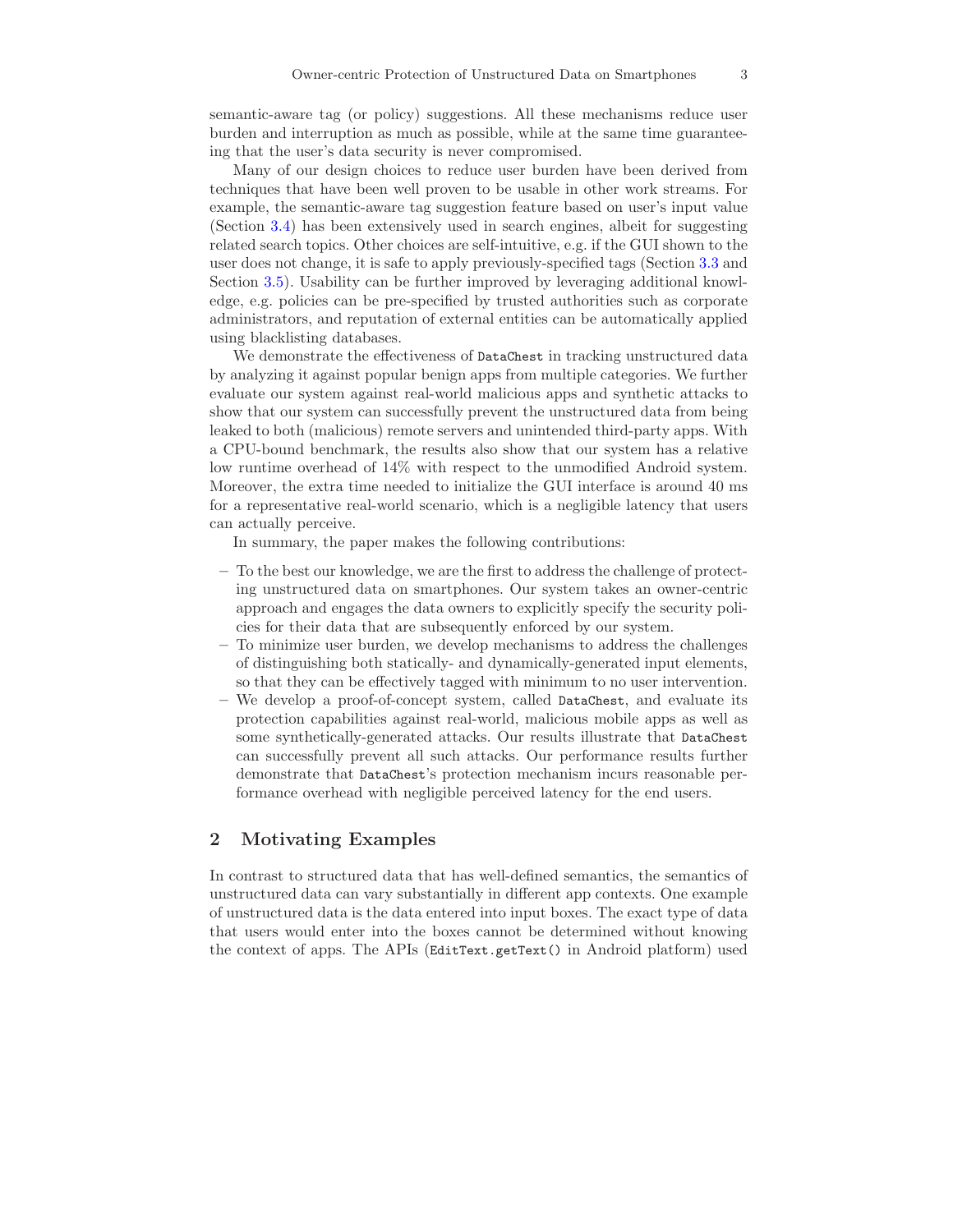

<span id="page-3-0"></span>Fig. 1. High-level system architecture of DataChest

to retrieve the values in these input boxes cannot be directly leveraged to understand their semantic meanings. In fact, these values could range anywhere from security-sensitive data such as user's password or SSN to less sensitive data such as user's hobbies.

Since the context of an app is unknown to the underlying Android framework, it does not understand the semantics of any unstructured data entered into the app. As a result, the framework cannot enforce any access control policies (or permissions) that correspond to unstructured data. This further implies that an app can freely access and leak unstructured data without any constraints from the framework. For example, a malicious app can launch phishing attacks by masquerading itself as a banking app [\[4](#page-17-4)] and consequently steal users' banking credentials potentially leading to financial loss for the users.

Our work is motivated by real-world threats and aims to provide protection to user-provided unstructured data by means of an owner-centric approach.

## 3 Design

Figure [1](#page-3-0) shows the high-level architecture of our DataChest system. When data owners (i.e., the users) provide data to third-party apps, they also include policies that specify how their data can be used and shared with other apps and remote servers. DataChest subsequently retrieves these policies and tracks the flow of unstructured data at runtime. Our system will enforce corresponding policies when such data is shared with other apps (E1 in Figure [1\)](#page-3-0) or remote servers (E2 and E3 in Figure [1\)](#page-3-0). In the following, we will describe the associated design challenges and how these challenges are addressed in our system.

#### 3.1 Design Challenges

With an owner-centric approach, our system requires additional efforts from data owners to specify policies. In order to make the system more user friendly and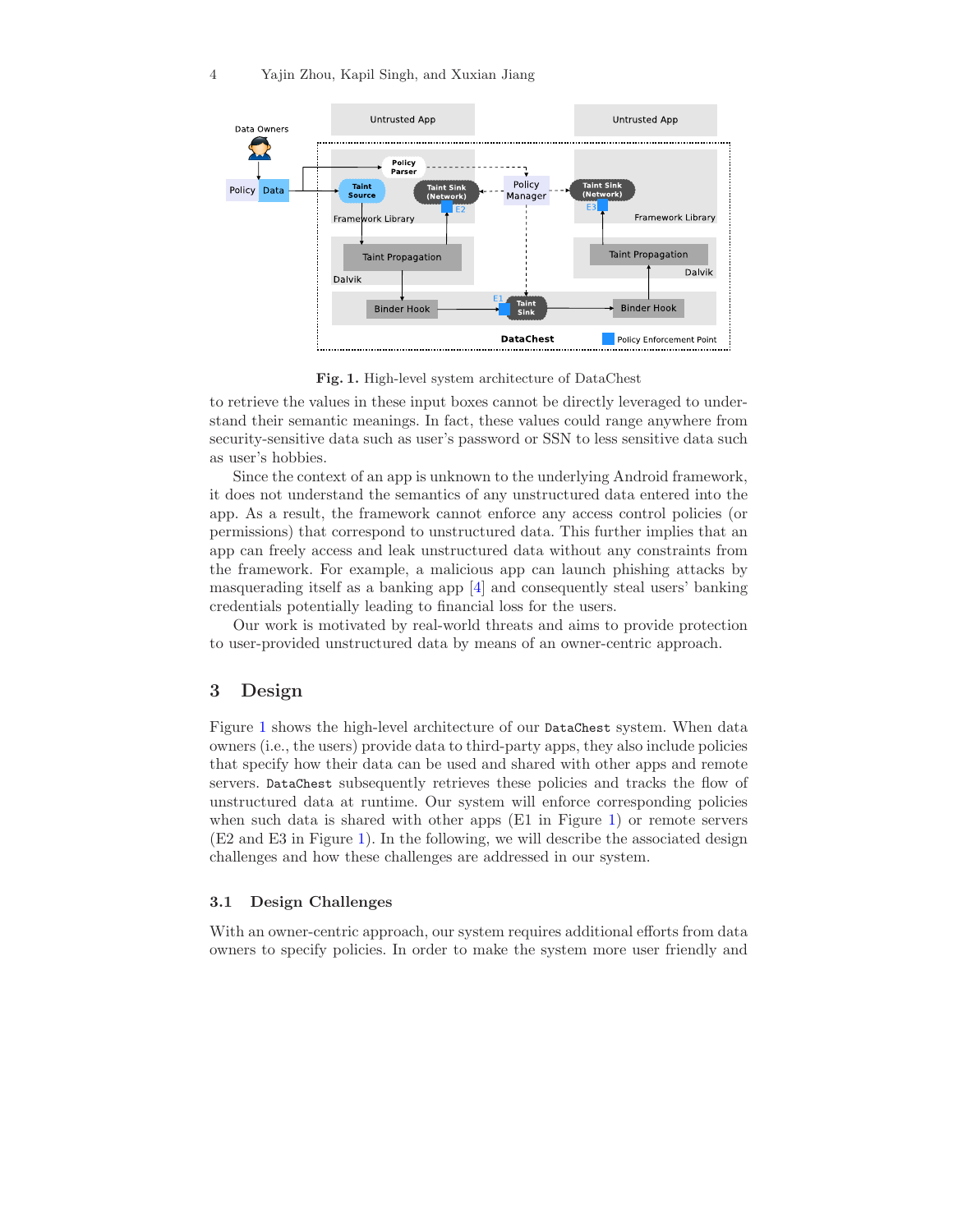thereby enhance its acceptability, we need to reduce the burden and interruption for users as much as possible, while at the same time, we also need to make sure malicious apps cannot trick users and compromise the security of their data.

Our system leverages TaintDroid [\[13](#page-17-7)] to track the information flow of unstructured data. However, TaintDroid only supports limited number of taints (32), which is not sufficient for our system. In our system, we need to track user-provided data for each individual input element. Since these items can significantly vary in number based on the app, we need to support a large number of taints.

#### <span id="page-4-2"></span>3.2 In-context User Policies

Users can specify their security policies in the context of apps, i.e., users specify policies at the time when they actually type their data in the input boxes of a particular app. Since users are entering the data based on their own perception of the app's visual interface, they know the semantics and values of the data they are providing and hence are the best suited to specify the policies based on the context of user inputs. However, the major challenge here is that users need to *explicitly* identify the external entities<sup>[3](#page-4-1)</sup> before data items are actually sent out. Users may have no idea of the remote server(s) that are used in the apps and which one should be allowed in advance.

In DataChest, we address this challenge by allowing users to specify policies in the context of users' inputs without explicitly providing external entities. Specifically, when typing content into user input boxes that may contain sensitive data, users can tag the content with meaningful, user-specific, labels. This can help users maintain the context of particular user inputs. For example, user can tag the input box that accepts his Paypal password as Paypal.password. The flow of tagged information entered into the user input boxes is tracked in the system. When such data is being sent out to remote servers, our system alerts users with the destination and data labels. By showing users the data labels, they can know the types of user inputs that are currently being sent out. Subsequently, users can specify their policies by allowing or disallowing such data transmission temporarily or permanently. For example, they can allow the data with particular label *Paypal.password* to transmit to paypal.com permanently while disallowing such data transmission to evil.com.

#### <span id="page-4-0"></span>3.3 Persistent User Policies

In order to make our system more user-friendly, we want to reduce user's burden and interruption as much as possible. Note that visual elements, such as user input boxes, can either be statically defined by XML layout files [\[2\]](#page-17-8) or dynamically generated by apps at runtime in Android. In this section, we will discuss

<span id="page-4-1"></span><sup>3</sup> External entity in our system means remote servers or apps with the different developer's signature.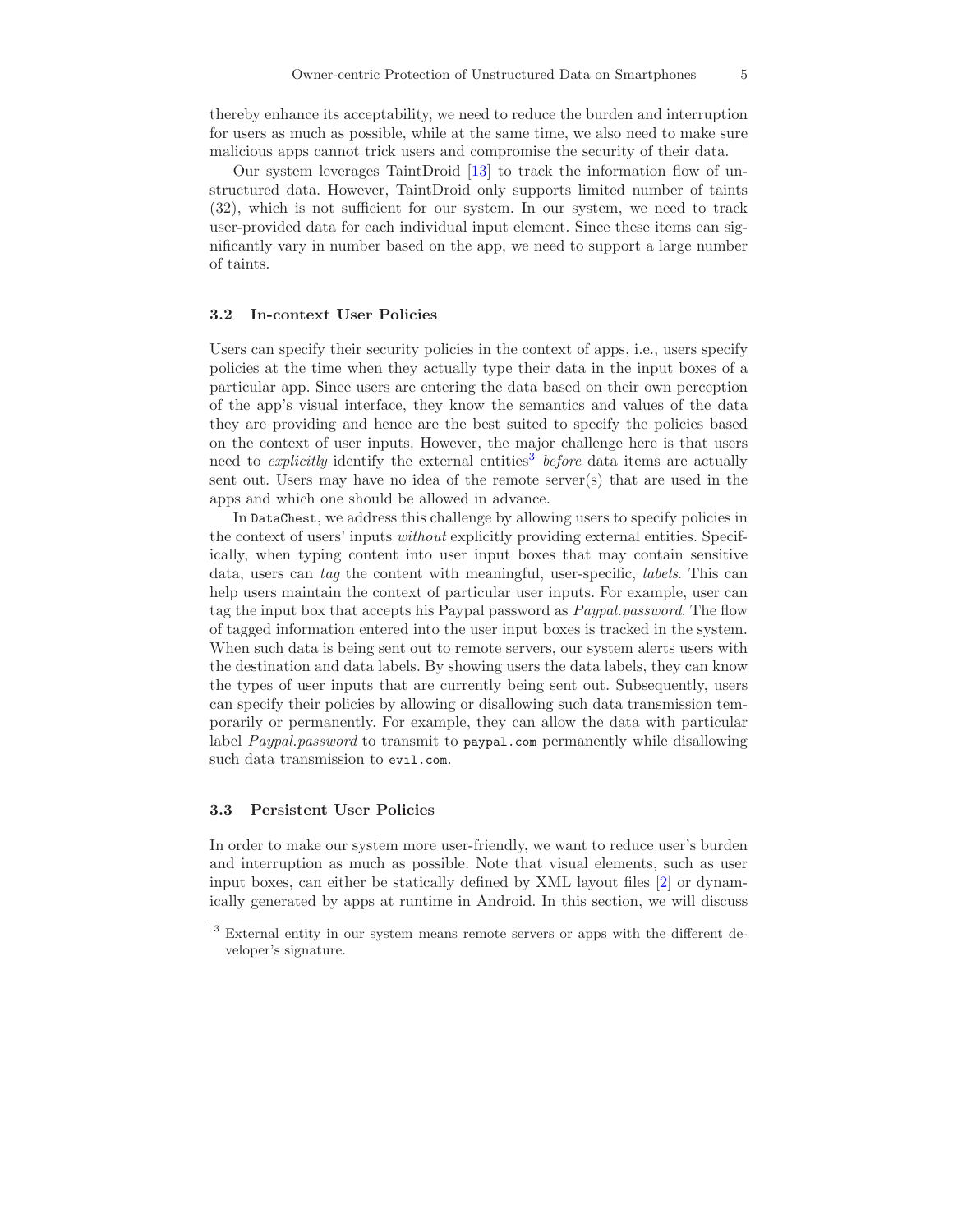our approach to handle the static user input boxes and leave the dynamically generated ones for Section [3.5.](#page-6-0)

For static user inputs, we provide persistent tags and policy settings so that users need to tag input boxes and specify the policies only once. Subsequently, for each user input box that has been tagged with labels and associated with policies, the same labels and policies will be applied to this input box automatically every time it is instantiated in the system. A malicious developer might attempt to trick our system by first making the users to enter low-sensitive data into an input box and subsequently tricking the user into entering high-sensitive data into the same input box. However, our system is resistant against such attacks as it compares visual layouts of Android apps (Section [3.5\)](#page-6-0) in order to determine if the input box in question is a mere instance of a previously-tagged box and only applies persistent tags if the visual layout remains same. The malicious developer would need to modify the visual screen shown to the user to make the user enter a different value for the same input box and in such a case, persistent tags would not be applied thus preventing the attack.

One design consideration is to decide whether we need to maintain the old policies associated with an app when the app is upgraded. From a user-friendly design perspective, we should keep the policies so that users do not need to specify policies again for the app. However, apps are untrusted in our system and blindly applying old policies opens up potential avenues for a malicious app to trick the user into giving away sensitive information. For instance, the malicious app can replace an input box with less restricted policies in the older version with an input box that can accept more sensitive data in the new version, thereby enabling the app to leak this sensitive data. In DataChest, we take a more restrictive approach and preserve old policies for newly installed app if and only if it has same package name and same hash as the older one. We understand that it limits usability in case only minor changes are made between two versions of the app and the semantics of user input boxes are the same. However, it is a trade-off that we made between security and usability. Moreover, the semanticaware tag suggestion feature described in the next section can make the policy specification for the new app version much easier.

#### <span id="page-5-0"></span>3.4 Semantic-aware Tag Suggestion

We further reduce user burden by providing semantic-aware tag suggestions, i.e., suggestions based on the value of the data being entered. Note that when users tag an input box, they actually correlate the content of their input with the particular label (and its corresponding policies). Therefore, it is possible to infer a user's choice of label for an input box based on the current content of the box. For instance, if the user has tagged an input box with label SSN and entered a value of 111-22-3333, we can suggest the same label to the user when he is entering same value into another input box (in the same app). The suggestion is displayed at the bottom of the input box. The user can accept this suggestion by simply clicking on it and consequently this label (and its corresponding policies) will be automatically applied to the input box.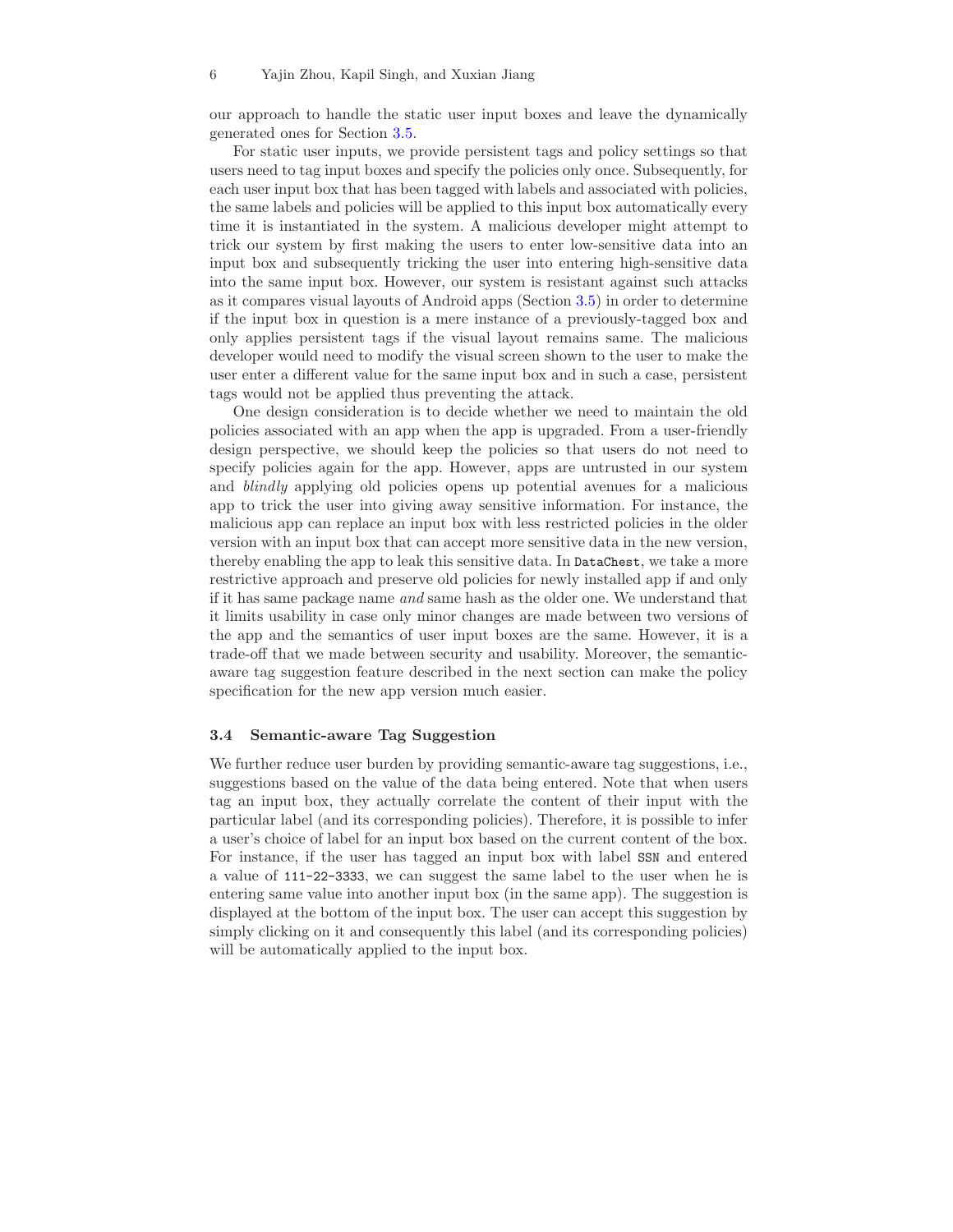

Fig. 2. Screenshot of an activity and its visual layout

<span id="page-6-2"></span><span id="page-6-1"></span>This feature is particularly useful for the case of upgraded version of an app. In previous section, we discussed that the old policies and tags would be discarded after app upgrading. Users can benefit from this feature while using the new version of the app since our system can provide accurate tag suggestions to them based on the content they have provided in the old version.

#### <span id="page-6-0"></span>3.5 Dynamic User Input Elements

Dynamic input elements, such as the input boxes, are created at app runtime and are not predefined in the XML layout file of the app. We cannot assign unique IDs to such dynamically-generated input boxes and consequently have no way to uniquely distinguish them. Therefore, it is not possible to provide persistent tags and policies to such elements. However, requiring users to explicitly tag the user input boxes and specify corresponding policies every time they use the app is a major usability limitation and might not be acceptable. We need to find a better solution to address this challenge.

An effective solution would be to apply tags and policy settings to user input boxes based on their visual layouts that are presented to the users, and not solely based on their IDs. For statically-generated user input boxes, their visual layouts are predefined and fixed, hence the IDs of the input boxes effectively reflect their visual layouts. However, it is not the case for dynamically-generated input boxes. If we find a way to compare two visual GUI layouts in one app in different runs, we can automatically apply the same tag settings to them if they are visually same.

However, effective comparison of two visual layouts of GUI is challenging and requires an understanding of how GUI elements are created, instanced and how their visual positions are determined. Similar to the DOM objects in browsers, the GUI elements in Android are organized as a tree. All the nodes in this tree are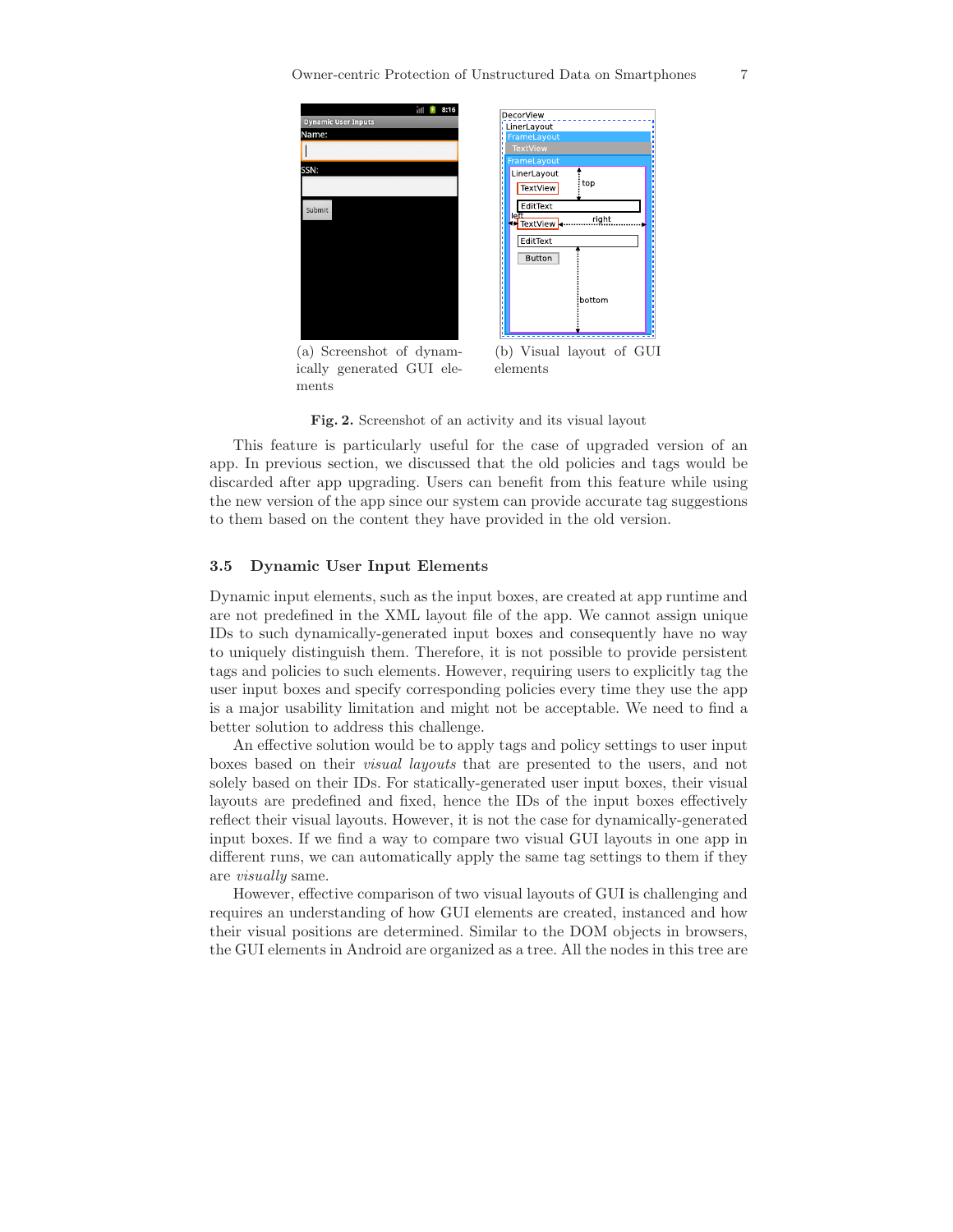

<span id="page-7-0"></span>Fig. 3. View tree of the GUI elements in Figure [2](#page-6-1)

View or ViewGroup objects [\[5](#page-17-9)]. The difference between View and ViewGroup objects is that ViewGroup is the container that can embody other View or ViewGroup objects. Therefore, all the leaf nodes in this tree are View objects while inner nodes are ViewGroup objects.

Figure [2](#page-6-1) shows the screenshot of an activity with dynamically-generated GUI elements and its visual layout. The corresponding view tree is shown in Figure [3.](#page-7-0) The root node of the view tree is a special component DecorView, which is an internal framework class and represents the top window. It contains a single LinerLayout (subclass of ViewGroup) object, which has two FrameLayout (subclass of ViewGroup) children. One of them holds the title of current activity while the other holds the main content of the current activity (another LinerLayout object). This LinerLayout object contains two TextView objects which hold the text "Name:" and "SSN:", two EditText objects which can receive user inputs and another Button object. For each node in the tree, it knows the relative offset to its parent. For example, in Figure  $2(b)$ , we can get the *relative* left, right, top and bottom potion of UI elements to its parent (LinerLayout object) in dotted lines.

When being initialized, all the objects in the view tree are drawn from the root node to the last leaf node. All the GUI elements are subsequently laid out and positioned on the screen. For each View and ViewGroup object, it maintains the relative position in four dimensions, i.e., left, right, top and bottom, to its parent. Since the view tree represents the visual layout of an activity, we can compare the view trees of two activities to check whether the visual layouts of them are identical. To this end, for each view tree, we generate the corresponding signature. If the signatures of two view trees are same, then the visual layouts rendered by these two trees are identical. The algorithm to generated the signature of a view tree is summarized in Algorithm [1.](#page-8-0) It recursively generates the signature for each sub-tree (inner node) and leaf node and concatenates the generated signature as a string.

One challenge here is how to generate the signature for the leaf nodes, which are the actual UI elements such as TextView, EditText and Button. In our system, we include the properties of a View object that can impact its visual layout to generate its signature. For example, we use the actual text values and the four dimensional relative positions to its parents to generate the signature for TextView object.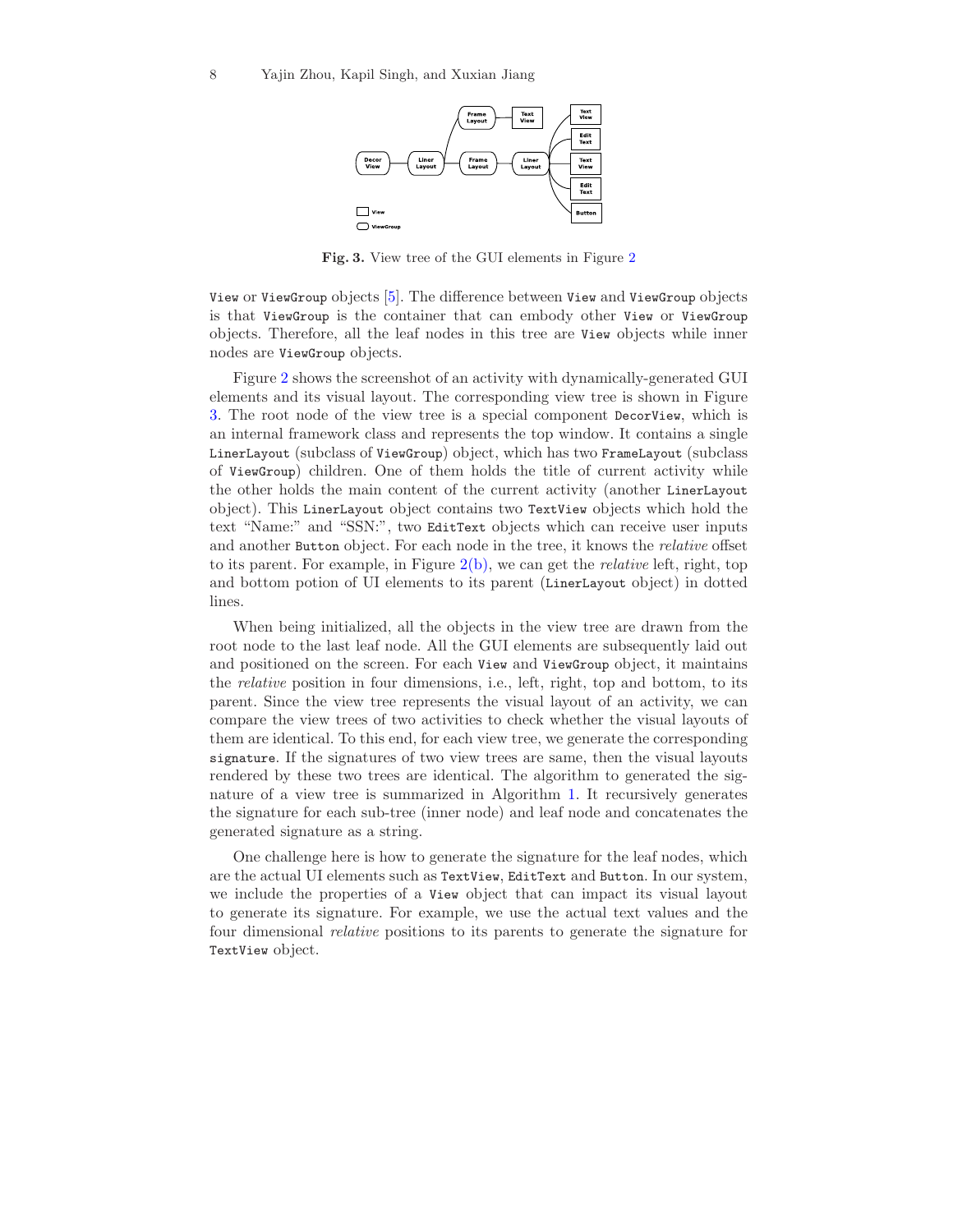| <b>Algorithm 1</b> Signature generation for a view tree |
|---------------------------------------------------------|
| 1: procedure GENTREESIGNATURE $(viewTree)$              |
| for all child in viewTree do<br>2:                      |
| genNodeSignature(child)<br>3:                           |
| <b>if</b> (child is inner node) <b>then</b><br>4:       |
| genTreeSignature(child)<br>5:                           |
| 6:<br>end if                                            |
| end for<br>7:                                           |
| 8: end procedure                                        |

<span id="page-8-0"></span>When users specify policies for dynamically generated user inputs in an activity at first time, our system generates and saves the signature of current view tree along with the specified policies. After that if there is a match between the signature of a new view tree with a saved one, our system will automatically apply the saved policies to the dynamic user inputs in the new view tree.

Our technique to generate and compare view tree signatures ensures that if two view trees are same, their corresponding visual layouts are identical. However, there are instances in which visual layouts could be same even when the view trees are not identical. For example, two TextView objects with text value "Na" and "me" placed next to each other on the screen may have same visual layout as that of one TextView with text value "Name". In such scenarios, we cannot automatically apply the tag settings even the visual layouts of two activities are same. Our approach is conservative in such cases as we err on the side of security by not allowing malicious apps to trick the users. At the same time, we can still reduce user burden when using benign apps.

### 4 Implementation

We have implemented a working prototype of DataChest by extending Taint-Droid  $[13]$  (based on Android 2.3.[4](#page-8-1)<sup>4</sup>) and Android framework in several significant ways. In this section, we illustrate the details of our system implementation.

#### <span id="page-8-2"></span>4.1 User-provided Unstructured Data

As discussed in Section [3.2,](#page-4-2) users associate security policies with user inputs within the app context by first tagging user input boxes with custom, userdefined labels that reflect the semantics of the input boxes. In our current implementation, we supplement the default user input method (i.e. the on-screen keyboard) with a special tag button to allow users to provide labels to the input boxes. We believe that it is a convenient approach for the users as they can enter values and their corresponding labels from a single UI (input method). However, the default UI cannot be leveraged for providing labels if the app uses its own

<span id="page-8-1"></span><sup>4</sup> The latest version of TaintDroid is based on Android 4.3. We leave the porting of our prototype to this version of TaintDroid as our future work.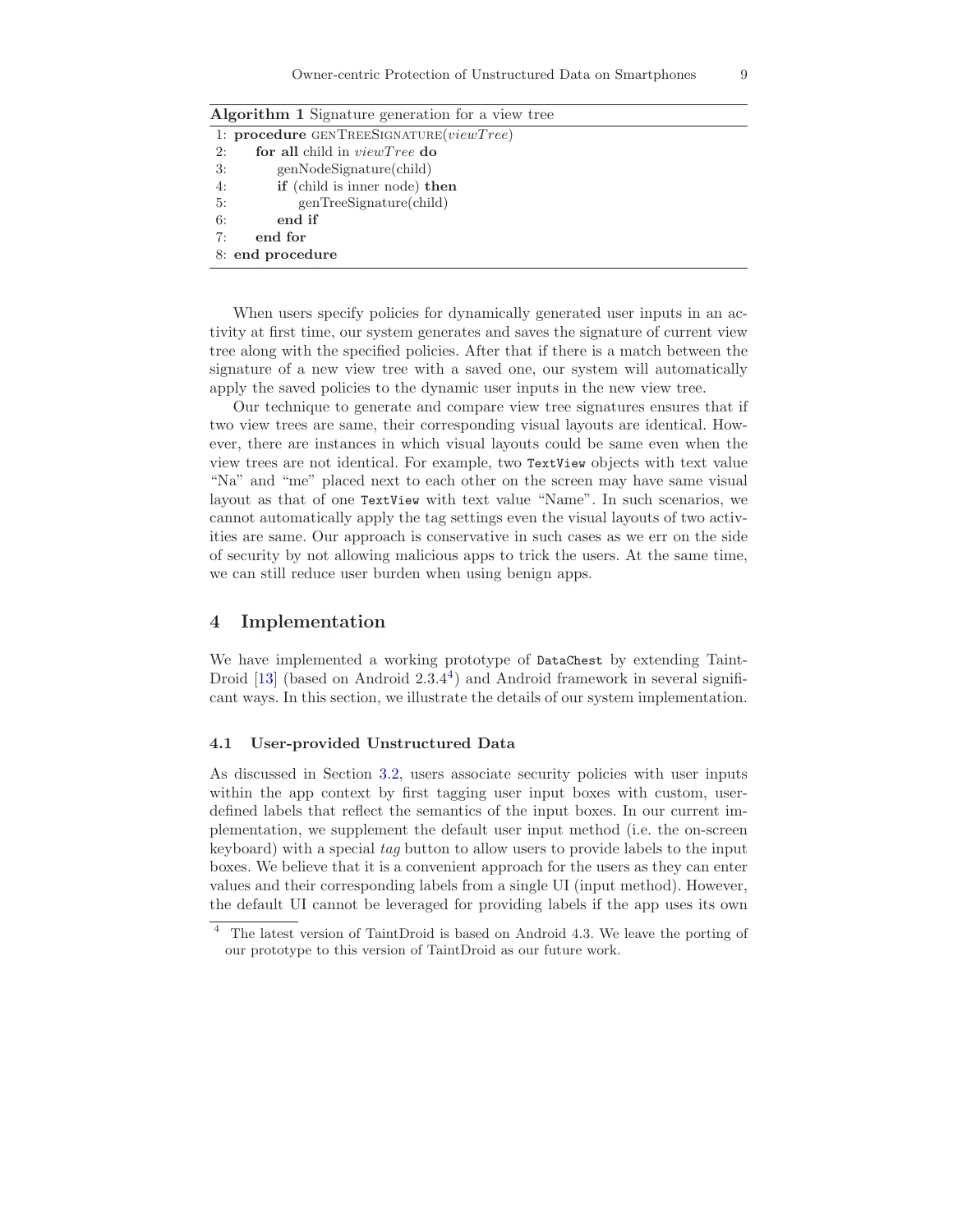custom input method. In such a case, our system provides an alternate way to enter labels using a UI that is triggered when a user keeps his finger focused on the input box for a relatively longer period.

To support semantic-aware tag suggestions for reducing user burden, we save the mapping between the data label and the hash value of the content entered by the user into the input box. Note that we do not save the user's input as plaintext for privacy concerns. To this end, we monitor the content of the tagged user input boxes by hooking onTextChanged() method and update the hash value accordingly. For the *untagged* user input boxes, we also hook the onTextChanged() method to compare the hash value of currently typed content with the saved ones. If there is a match, we display the corresponding saved data label under the current input box as a suggestion to users.

For dynamically-generated user inputs in one app, we automatically apply the tag settings if their visual layouts do not change in different runs. When users tag the dynamic user inputs, we save the current view tree and the tag settings, i.e., data labels for this view tree. The saved data labels will be automatically applied to a new activity (in the same app) if its view tree is identical to a saved one. For this purpose, we generate the signature for the view trees by recursively generating the signatures of both inner nodes and leaf nodes in the view tree. In the Android platform, function ViewGroup.performTraversals() is called when current GUI is drawn or redrawn. We hook into this function to generate the signature for the whole view tree.

#### 4.2 System-wide Information Tracking

4.2.1 Taint Tag Format Our system needs to track the flow of user-provided data. For this purpose, we extend TaintDroid [\[13](#page-17-7)] in our system. Note that our system design is not restricted to only TaintDroid and we can readily leverage other information tracking systems if such systems are available in the future. In the following we leverage TaintDroid as an example to describe information flow tracking in our system.

As previously stated, one major challenge of using TaintDroid to track information flow is that it only supports a limited number of taints. Specifically, it encodes the taints into a 32-bit tag, in which each bit denotes a taint. However, in our system, any user input box represents a different taint and needs to be tracked independently. That is because during program execution, the data from different sources (different user input boxes from different apps for example) can be combined together and we need to know the exact source of the data (e.g., from which user input box in which app) and check the policies when combined user inputs are being sent out.

In DataChest, we extend the format of TaintDroid's original taint tag to support large number of taints. Figure [4](#page-10-0) shows the format of taint tag used in our system. Instead of directly using the 32-bit taint tag to place taints, we use a linked list to store the actual taint tags. To distinguish from the original taint tags, we call the actual taint tag as policy tag in our system. For each policy tag, we need to store the source information of data that our system is tracking.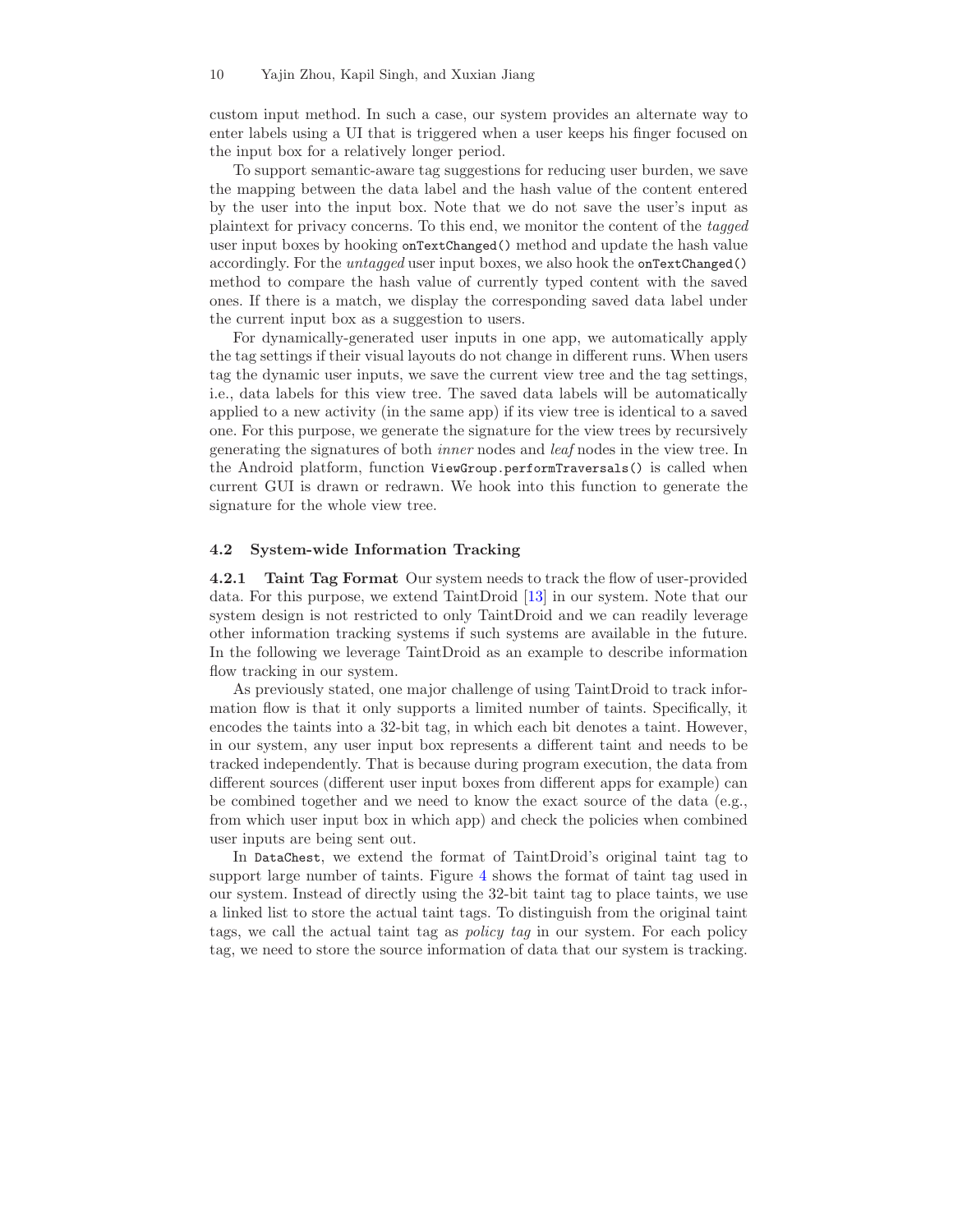

<span id="page-10-0"></span>Fig. 4. The taint tag structure in DataChest

Such source information is denoted as the identification of data source, such as the ID of a user input box, and this identification is directly encoded into the policy tag (data id field).

4.2.2 Taint Propagation During program execution, the taints will be propagated through the whole system. This makes sure that even the tainted data is converted to other format, it is still being tracked. TaintDroid propagates taints by extending the Dalvik virtual machine and applying taint propagation rules.

Because of the differences between the format of taint tags, the original rules used to propagate taints need to be changed accordingly. Specifically, for the operation of result :=  $data_1 + data_2$ , TaintDroid can directly combine two tags together using or operation (tag(result) = or(tag(data<sub>1</sub>), tag(data<sub>2</sub>))). However, in our system, we have to merge two linked lists of policy tags together and place the address of new linked list into the hash map. Finally, the index of new linked list in hash map is encoded into the taint tag.

we also extended TaintDroid to add other features that were required for our implementation. One such example scenario is that TaintDroid propagates taints in native methods of system libraries. In particular, TaintDroid uses a method profile (a list of (from, to) pairs) to indicate information flow between variables, which may be method parameters, class variables, or return values in the same native method. However, this method profile may miss the information flow that crosses *different* native methods *without* any use of a variable. On such example is the Md5MessageDigest class in which the taint should propagate from the parameters of a void function void update(byte[] input) to the return value of byte[] digest() that has no parameters. The original method profile cannot handle this. We extend the method profile that can propagate taints across different methods *without* using variables.

4.2.3 Taint Sources and Sinks For user-provided unstructured data, when one input box is tagged with a particular label, our system treats this input box as a taint source and creates corresponding taint tags (and policy tags) for the data retrieved from this input box.

When the data with taint tags is reaching certain exit points, our system checks and enforces the corresponding policies. In our system, we treat such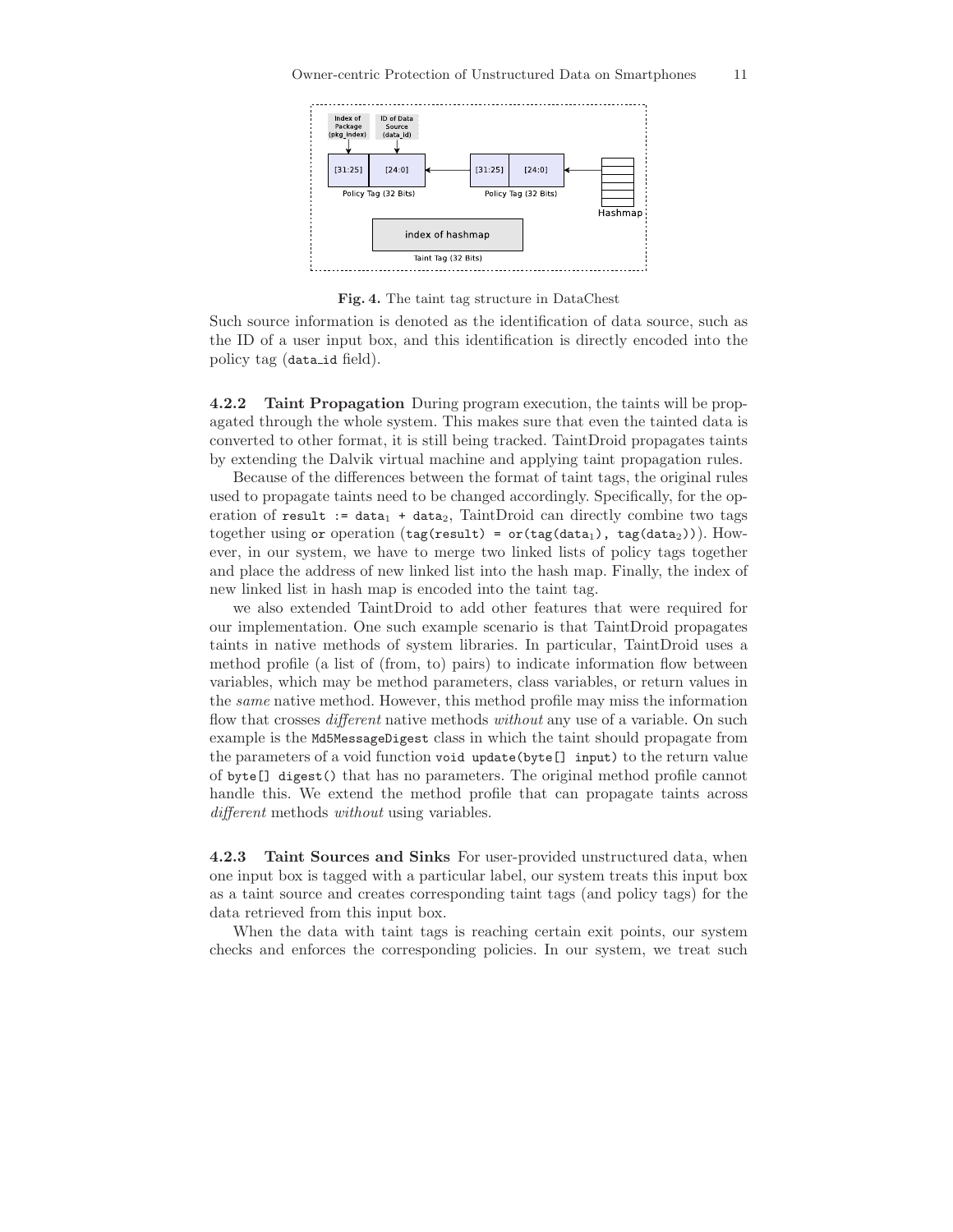<span id="page-11-0"></span>

|                      |   | App/Malware Name Malware? Type of Unstructured Data |
|----------------------|---|-----------------------------------------------------|
| FakeNetflix          | v | Netflix Login Identification<br>and Password        |
| Repackaged<br>Paypal |   | Paypal Username<br>and Password                     |
| Youdao<br>Dictionary | N | Netease Username<br>and Password                    |

Table 1. List of apps that leak user-provided unstructured data

exit points as taint sinks. Similar to TaintDroid, the network interface is one taint sink in our system. If no policy has been specified, we block the current network operation (using Linux pipe) and display a popup window (through a management system app) to let users make decision. Besides network interface, there is another new taint sink in our system. That is the point where one app is sharing the data with another app through the binder interface. By checking and enforcing policies (see E1, E2 and E3 in Figure [1\)](#page-3-0) at taint sinks, our system can prevent the app from sharing (tainted) unstructured data with unauthorized external entities.

### 5 Evaluation

In this section, we present our evaluation of the effectiveness and performance overhead of DataChest.

#### 5.1 Effectiveness

To demonstrate the effectiveness of DataChest, we downloaded 50 popular benign apps from Google Play and subsequently selected 23 apps that collect sensitive user-provided unstructured data, such as login credentials. We use these apps to evaluate the effectiveness of our system in tracking the information flow of sensitive user-provided unstructured data.

Our evaluation shows that all of the user-provided unstructured data to these apps can be successfully tracked by our system. Note that even in cases where the app does not use the default EditText class to accept user inputs, our system still can successfully track the unstructured data provided by users. One such example is the search input box in Amazon Mobile app that implements its own class (SearchEditText) to accept user inputs. This class extends the default EditText class (which is a subclass of the base GUI class View) to include some app-specific features. Our system mainly hooks the functions in the base framework GUI class (View) and all other classes that extend from this class automatically inherit these hooked functions. If these hooked functions in View class are overwritten in subclasses and not called from the subclasses, the GUI will not be successfully initialized.

To demonstrate the capability that our system can prevent user-provided sensitive unstructured data from being leaked by malicious apps, we evaluated it against two malware samples that leak sensitive data to remote servers. The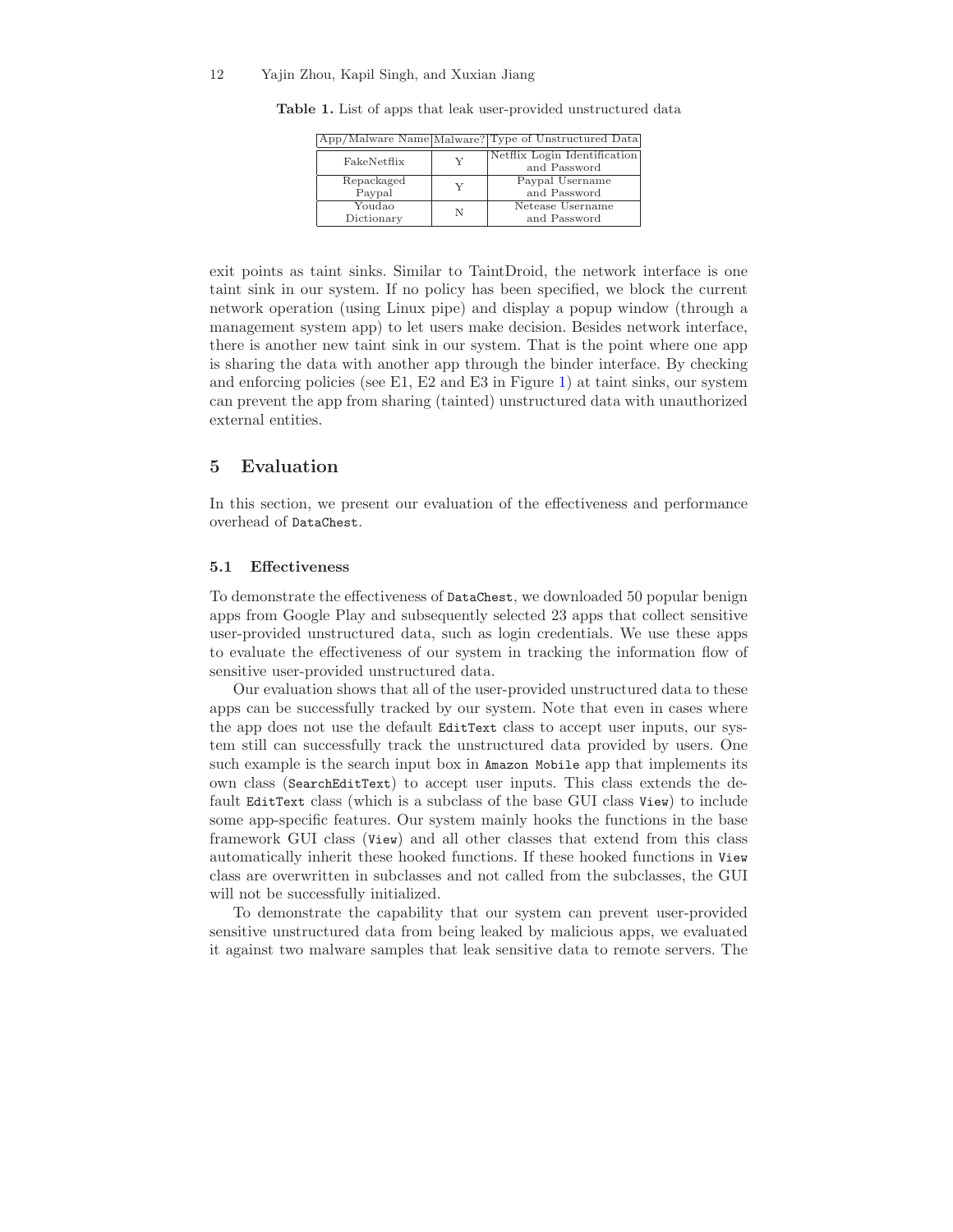<span id="page-12-0"></span>

Fig. 5. Our system prevents data leakage from a repackaged Paypal app

<span id="page-12-1"></span>first app is the FakeNetflix [\[6](#page-17-5)] malware that was discovered in October 2011. It disguises itself as the real Netflix app and leaks the user's Netflix credentials to a remote server. This malware only masquerades the UI of the Netflix app and does not provide any real functionality of video streaming. Another app is a repackaged Paypal app that we developed in-house for our evaluation. In contrast to the previous app, this repackaged Paypal app is more stealthy since it has the same functionalities as the real Paypal app. However, in the background, it leaks the user's Paypal username and password to a remote server.

Moreover, besides intentional leakage of unstructured data by malicious apps, some benign apps have been found to be vulnerable and can be exploited to leak unstructured data. We also use one such app, Youdao Dictionary [\[7](#page-17-10)], for our evaluation. This app has an open content provider that stores the username and password of a Netease account in plain text [\[28\]](#page-17-6). Any malicious app on the phone can access the stored account information through the open content provider. The apps and the corresponding types of unstructured data that could be leaked are shown in Table [1.](#page-11-0)

Our experiments show that DataChest can successfully prevent data leaks by these malicious and vulnerable apps. In particular, when using these apps, we tag the input boxes that accept user's credential with specific labels (paypal.password for example). Figure  $5(a)$  shows our enhancements to the default on-screen keyboard to include a special tag button to tag user input boxes for the repackaged Paypal app. The flow of data from these tagged user inputs will be tracked in the whole system. As a result, when such tagged user inputs are being leaked to remote servers, the user would be notified using a pop up notification. This prompt includes the destination of this data transmission and the data label that provides the semantics of the data. Users can make decisions to allow or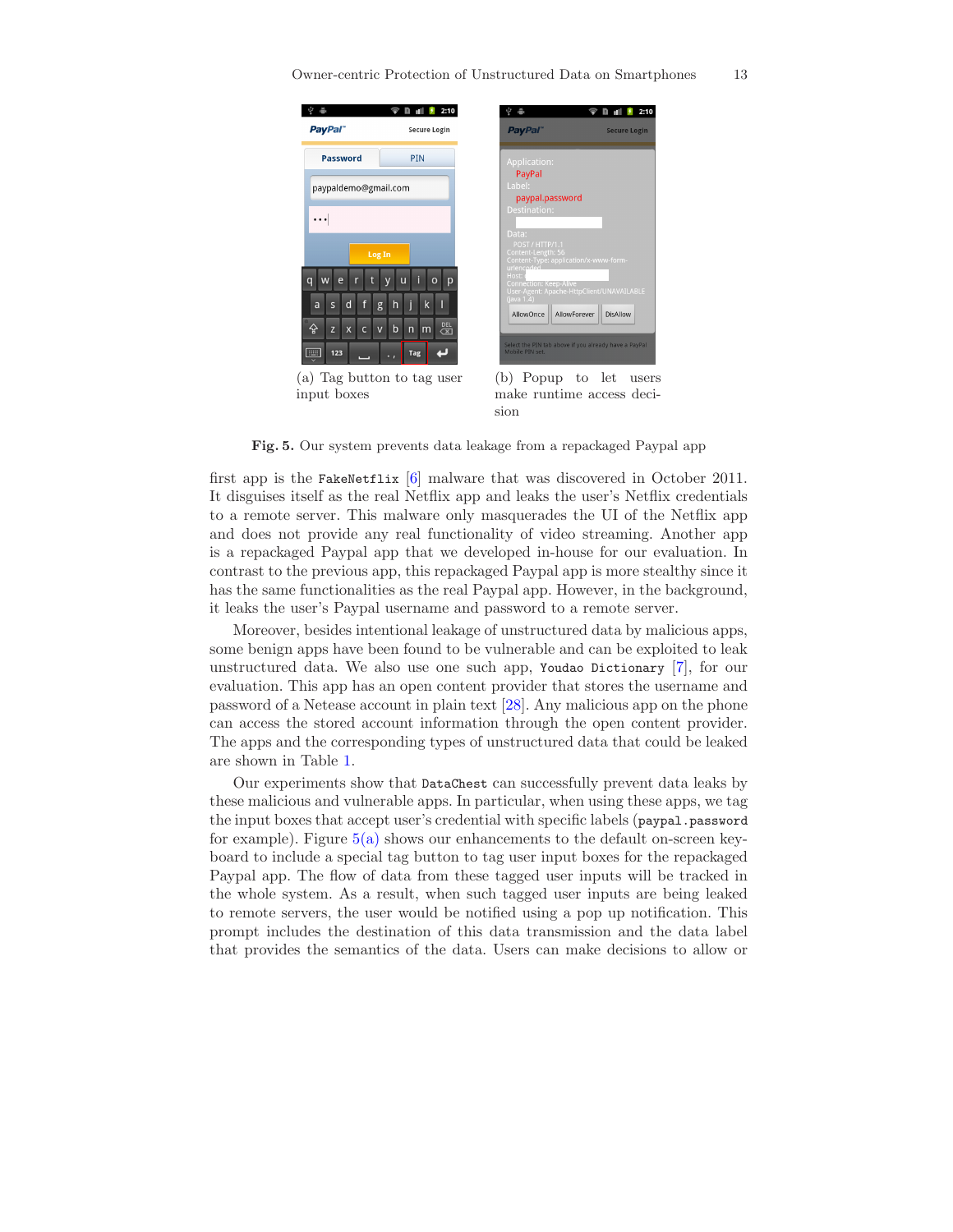

<span id="page-13-0"></span>Fig. 6. Evaluation results from the Caffeine benchmark

block this data transmission temporally or permanently. Figure [5\(b\)](#page-12-1) shows this pop up window. Note that users only need to tag input boxes and make their decision only once since all the tagged user inputs (with their data labels) and users' decisions (or policies) will be saved (see Section [3.3\)](#page-4-0).

#### 5.2 Performance Overhead

In this section, we study DataChest's performance overhead. All the evaluations are performed on Google Nexus S running Android 2.3.4 that is modified for DataChest.

5.2.1 Dalvik Microbenchmark DataChest extends TaintDroid's internal taint tag format and taint propagation logic in Dalvik virtual machine. Therefore, we want to study the performance overhead introduced by this extension. To this end, we used an Android port of the standard CaffeineMark 3.0 [\[1\]](#page-17-11) benchmark and reported the scores of this benchmark running on original Android, TaintDroid and our system in Figure [6.](#page-13-0) The x-axis shows the different operations performed by this benchmark and y-axis shows the corresponding score of each operation. These scores are useful for relative comparisons.

The benchmark results are consistent with the results reported in Taint-Droid. The String operations of both TaintDroid and DataChest have higher performance overhead than arithmetic and logic operations due to the additional memory comparisons [\[13](#page-17-7)]. The overall score of Android is 893 while it is 798 and 760 for TaintDroid and DataChest, respectively. It basically implies that DataChest has a 14% overhead with respect to the unmodified Android system and 5% overhead with respect to TaintDroid.

5.2.2 GUI Microbenchmark To reduce the user burden in DataChest, we generate the signature of a view tree and use this signature for visual layout comparison (see section [4.1\)](#page-8-2). In this section, we evaluate the performance overhead due to this signature generation and comparison. For this purpose, we developed a testing app which dynamically creates 40 TextView objects and 40 EditText objects in an activity. Additionally, we used a real library (Paypal mobile payment Library [\[3\]](#page-17-12)) which dynamically generates its UI. We calculate the time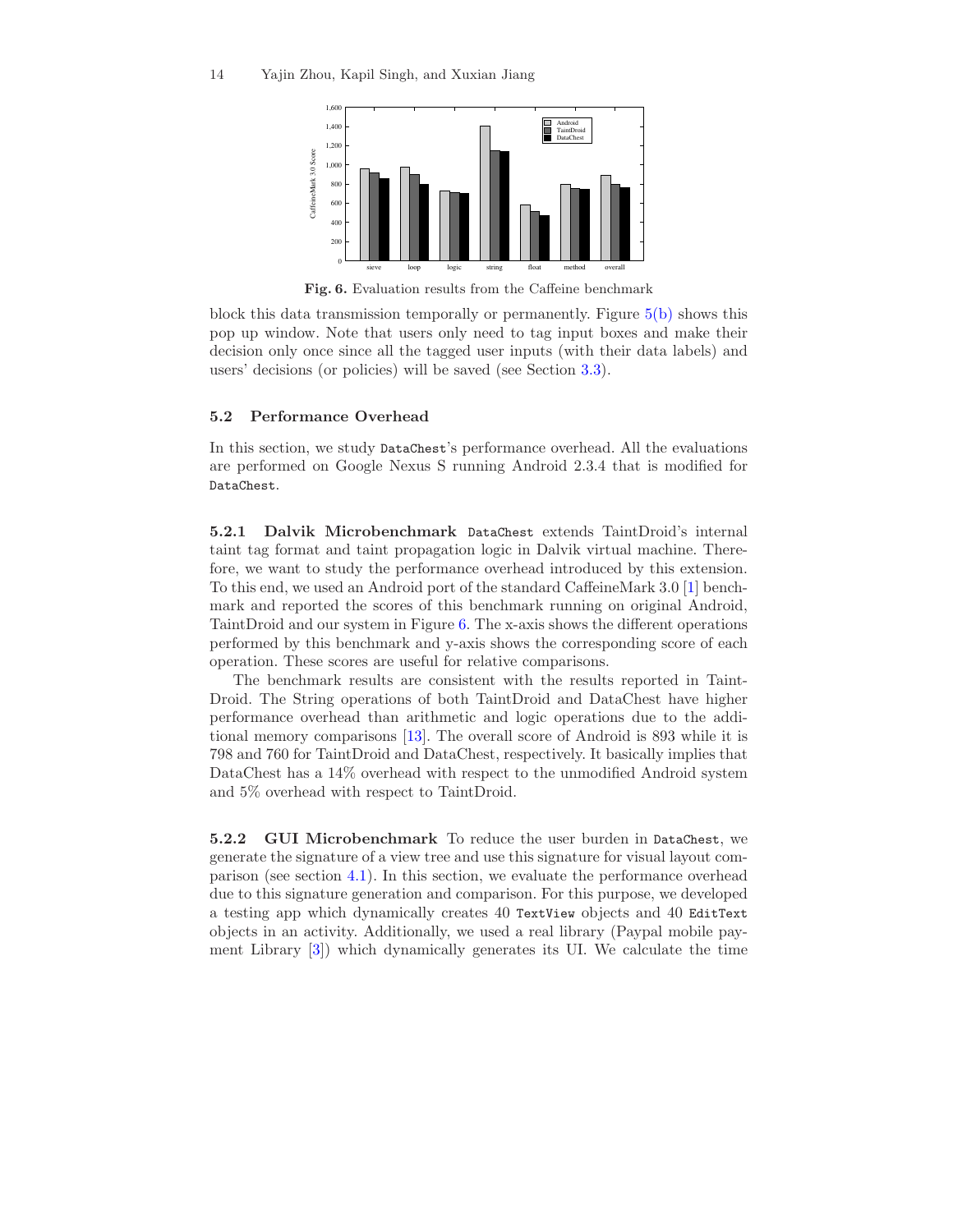<span id="page-14-0"></span>

|                                                  |   |              |   |                        |                          | $\#1 \#2 \#3 \#4 \#5 $ average |
|--------------------------------------------------|---|--------------|---|------------------------|--------------------------|--------------------------------|
| Signature generation<br>(Our testing app)        |   |              |   |                        | 99   93   76   133   139 | 108                            |
| Signature generation<br>(Paypal payment library) |   |              |   | 63   65   29   13   32 |                          | 40                             |
| Signature comparison                             |   | $\mathbf{0}$ | 0 |                        |                          |                                |
| Policy retrieval                                 | 2 | 3            | З |                        | 9                        |                                |
| Policy insertion                                 |   | 9            | 5 |                        |                          |                                |

Table 2. The evaluation results of GUI Microbenchmark (time is in milliseconds)

used to generate the signature for the view tree and the time to compare two view trees. For each evaluation, we measure 5 times and report the results in Table [2.](#page-14-0) We find that the time used to generate signature of a view tree is around 100 ms for our testing app and 40 ms for Paypal payment library. Note that our testing app has 80 dynamic GUI elements that is considerably more than the number of GUI elements of a typical app. Surprisingly, the time used to compare two signatures is nearly zero. This is because the comparison is merely a string comparison. Moreover, in exiting points, our system needs to retrieve the policies from another separate app which is responsible for maintaining policies. We also evaluate the time latency that was introduced by this operation. The experiments show that the time used to retrieve and insert a policy is 2 ms and 6 ms, respectively. We believe that the time latency introduced by our system is negligible that users can actually perceive and is within the acceptable range of 50–150ms [\[25](#page-17-13)].

# 6 Discussion

In this section, we discuss the current limitations of our system and propose possible solutions.

Although the system is effective in preventing data leaks, it might be limited against certain advanced attacks. One possible attack would be the side-channel attack. For example, instead of getting the contents of user input boxes and then sending them to the remote server, the attackers continuously take a screenshot of the current activity and send these screenshots to the remote server. The current solution cannot handle such side-channel leaks. Another possible attack is the man-in-middle attack to steal data if the data is being sent out without any encryption. In our work, we do not consider such attack and trust the network infrastructure.

The current policies in our system use the host name as an identifier for external entity, which may be ineffective for a proxied network connection. In this case, all the connections will go to this proxy first, not the real remote servers. In the presence of a proxy, users have no idea of the real destination of the data transmission and hence cannot make an informed decision. Users may have similar situation in the case of remote servers without meaningful domain names. Nevertheless, users can still protect their data by blocking all transmissions of the tagged user inputs, though this may break the legitimate functionalities of some benign apps.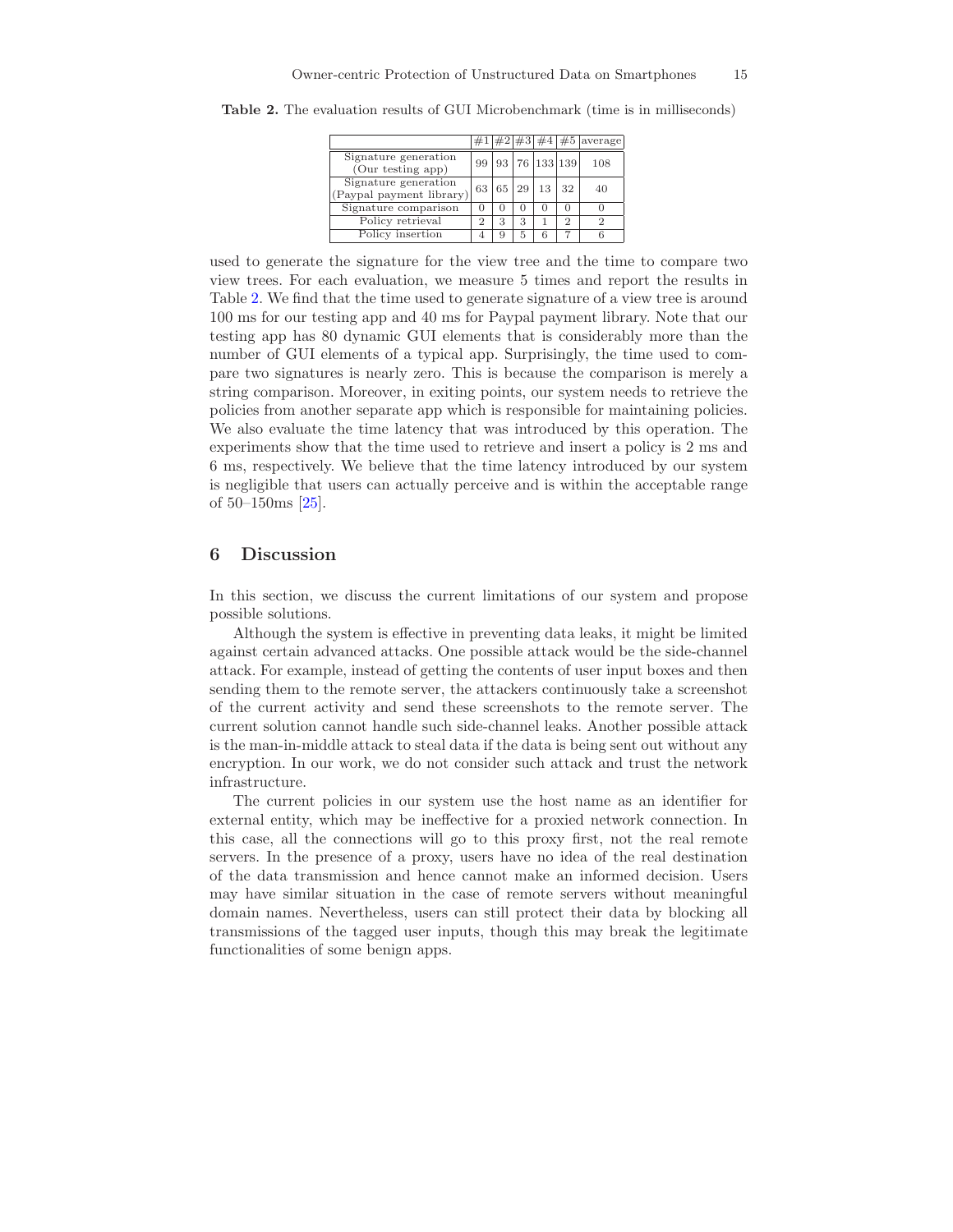#### 16 Yajin Zhou, Kapil Singh, and Xuxian Jiang

For user-provided data, our system requires users to specify the policies. However there are some potential ways to reduce user's burden when specifying policies. For instance, one user's policies of one app could be shared online with other users so that other users do not need to specify the policies for that app again. In the scenario of BYOD, all the policies could be specified and pushed by enterprise device management platform, instead of users. From the perspective of usability, our system provides several ways to reduce user burden (Section [3.3,](#page-4-0) Section [3.4](#page-5-0) and Section [3.5\)](#page-6-0). We believe that there is still potential room for improvement by better understanding the system's usability (e.g. via user studies) and we plan to explore this as part of our future work.

Since we extend TaintDroid to track the flow of unstructured data, our system is also limited by some of TaintDroid's inherent limitations. First of all, TaintDroid only tracks data flows (i.e., explicit flows) and does not track control flows (i.e., implicit flows) as demonstrated in ScrubDroid [\[23\]](#page-17-14). As a result, it is possible that malicious app may use implicit flow to leak unstructured data to remote servers. To solve this problem, static analysis may be deployed to analyze the apps. Secondly, the taint propagation between different apps and files is still coarse-grained. For example, the whole IPC message between different apps shares one taint tag, which may cause data to be over tainted. Thirdly, TaintDroid does not support native code in third-party apps. To prevent malicious apps from using native code to leak unstructured data, we do not execute the third-party apps with native libs and thus may cause compatibility issues. Fortunately, the number of apps with native code is only around 5% [\[29](#page-17-15)]. We leave the work of extending TaintDroid to provide information flow tracking in native code as our future work. As mentioned before, our system design is not bound to TaintDroid and we can leverage advanced information tracking system on Android if such system is available in the future.

## 7 Related Work

Smartphone privacy issues have attracted a lot of interest in recent times. Previous research works reveal that third-party apps [\[12,](#page-17-16) [13\]](#page-17-7) along with in-app advertisement libraries [\[15\]](#page-17-17) are actively leaking user's private information. To deal with this problem, researchers propose solutions to provide fine-grained control of private information on smartphones. Such solutions include TISSA [\[30](#page-17-3)], Apex [\[21](#page-17-18)], Aurasium [\[27](#page-17-2)], AdDroid [\[22](#page-17-19)] and AdSplit [\[24](#page-17-1)]. Our work has a different focus from these works since their main focus is to protect structured data while our work is dedicated to the protection of unstructured data.

At the same time, the classic confused-deputy [\[18](#page-17-20)] problem or capability leaks are identified on Android. Examples include ComDroid [\[10](#page-17-21)], CHEX [\[20\]](#page-17-22) and Woodpecker [\[16\]](#page-17-23). They employ static analysis to identify such problems in third-party apps and pre-loaded apps. Accordingly, possible solutions  $[8][11][14]$  $[8][11][14]$  $[8][11][14]$  $[8][11][14]$ are proposed to mitigate such threats. Our work does not intend to detect such problems. But our system can be used to prevent the unintentional data leak by the apps with this problem.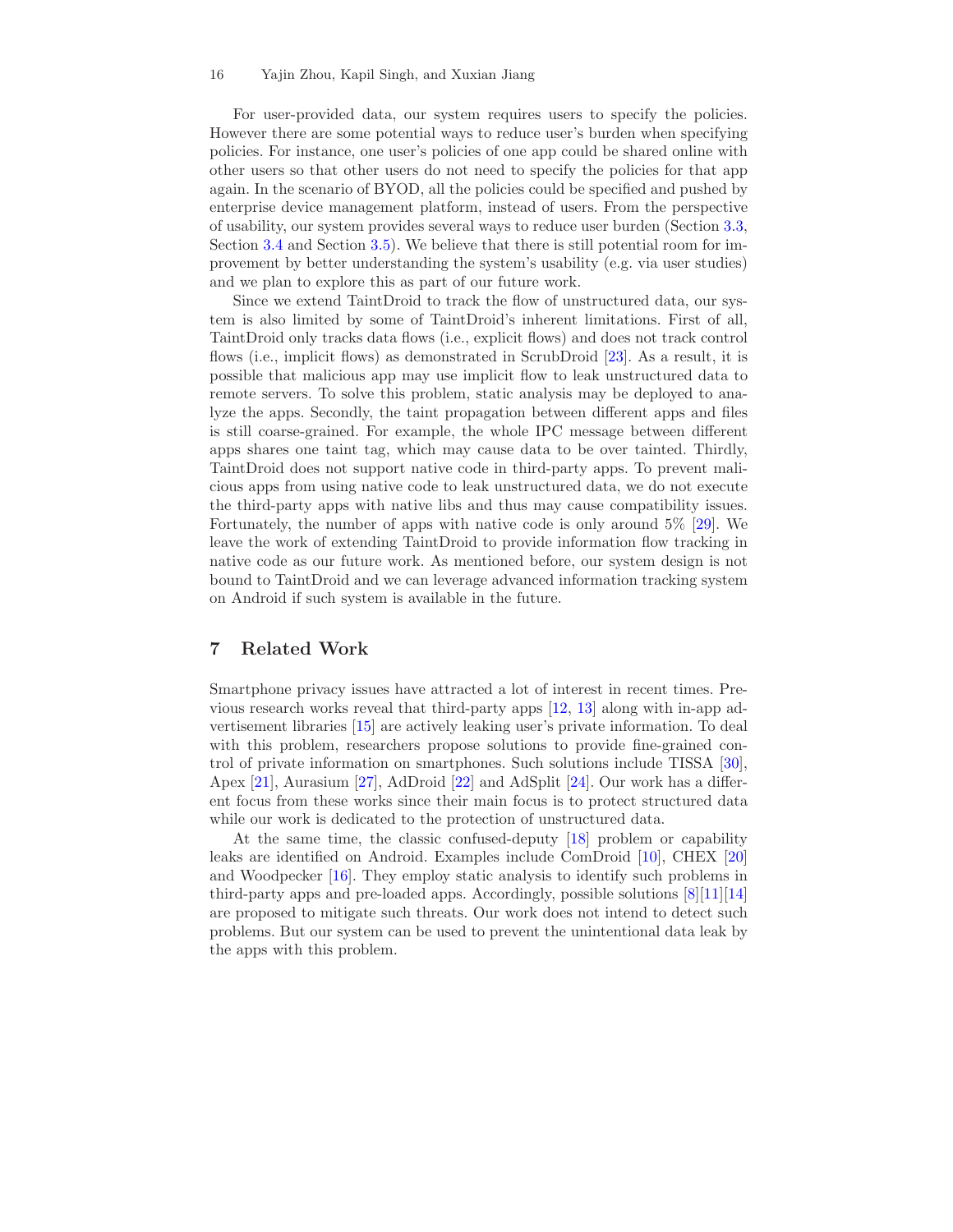Among the most related ones, AppFence [\[19\]](#page-17-0) leverages TaintDroid to track information flow and protects private data from being leaked. However, AppFence's focus is on structured data, while our system is protecting unstructured data. TaintEraser [\[31](#page-17-27)] shares a similar design to prevent unwanted information exposure, including user inputs. Our system provides more fine-grained polices to let data owners specify the external entities that the data can be shared with. D2Taint [\[17](#page-17-28)] expands TaintDroid to track the information coming from Internet sources. Our system tracks and protects unstructured data coming from users.

A recent system called DataSafe [\[9](#page-17-29)] allows data owners to specify particular policies to protect their data. Our system has several key differences from DataSafe. First, the target platforms are different. Our system is concerned with the protection of unstructured data on smartphones while DataSafe aims to protect sensitive data on desktop or cloud computing servers. Second, our system addresses the challenge of user-friendly policy specification and provides several mechanisms to reduce user burden, which is critical for smartphone platforms, while DataSafe does not address this challenge. Third, DataSafe is based on hardware-assisted information flow tracking while ours is software-based tracking. The requirement of custom hardware is a challenge for deployment. Another system CleanOS [\[26](#page-17-30)] evicts the sensitive data such as user-provided password, from the phone and keeps a clean environment all the time. Our system instead ensures that such sensitive data cannot be obtained by unintended (and potentially malicious) external entities.

### 8 Conclusions

We presented the design of a system, called DataChest, that offers protection of unstructured data in the presence of untrusted third-party apps. Our system develops an owner-centric approach in which data owners (i.e., users) can determine the security policies of their contributed data. We enhance the usability of the system by developing several mechanisms to reduce user burden, while ensuring the security of the system is never compromised. Our evaluation shows DataChest is effective in preventing leakage of unstructured data against a variety of attacks and incurs reasonable performance overhead.

Acknowledgements The authors would like to thank the anonymous reviewers for their insightful comments that helped improve the presentation of this paper. This work was supported in part by the US National Science Foundation (NSF) under Grants 0855036 and 0952640. Any opinions, findings, and conclusions or recommendations expressed in this material are those of the authors and do not necessarily reflect the views of the NSF.